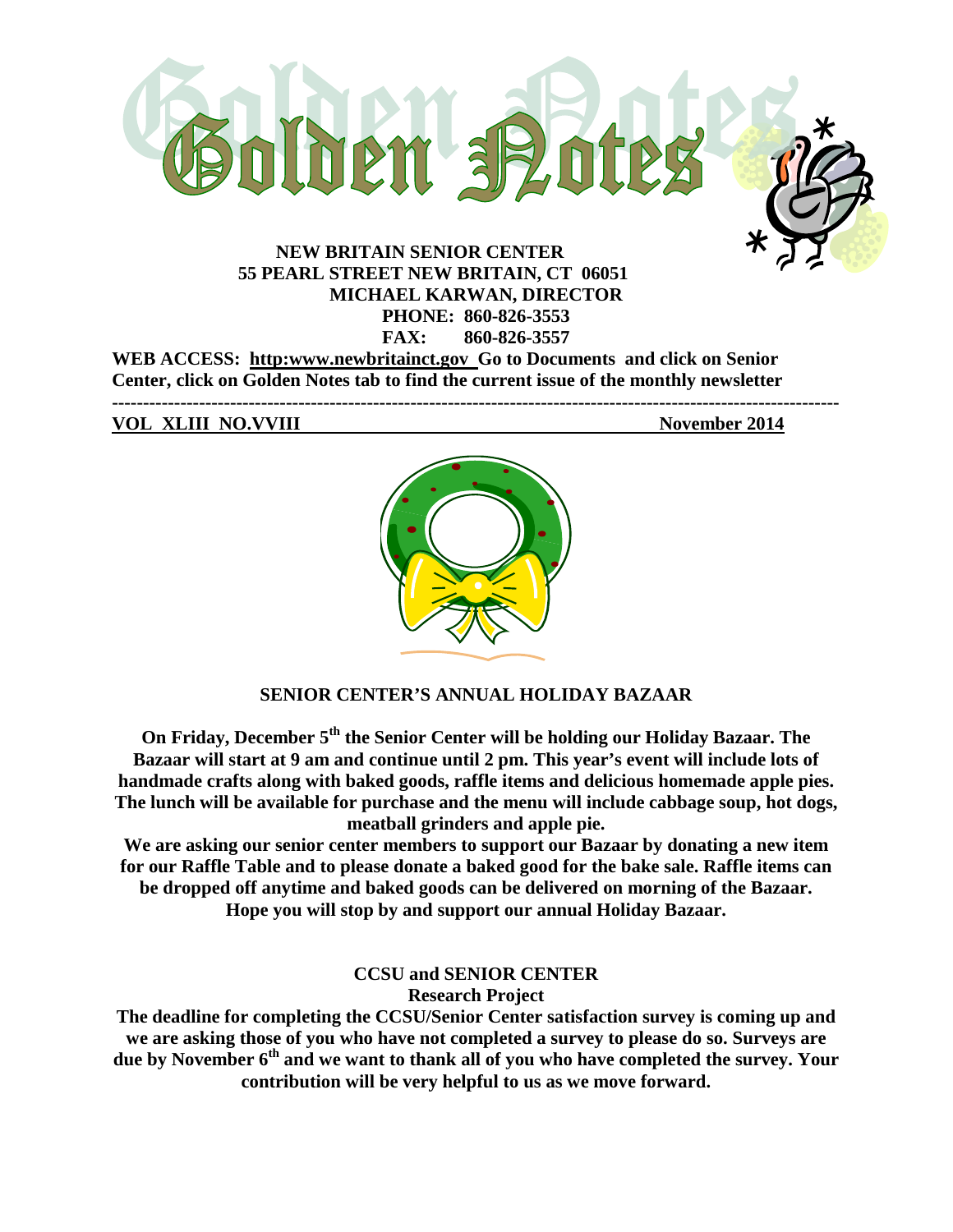### **AARP TAX-AID VOLUNTEERS NEEDED**



**Are you good with numbers and enjoy helping others? If so, we have an opportunity for you.**

**AARP is looking for volunteers to join the AARP Foundation Tax-Aid Program which provides free tax return preparation services for low to moderate income taxpayers. Prior tax preparation experience is helpful** 

**but not required. Dedicated volunteers are available to train and assist using professional tax preparation software. This is a great way to spend 1-2 days a week during the dreary winter months helping others.** 

**Interested persons can find more information at [WWW.aarp.org/tavolunteer,](http://www.aarp.org/tavolunteer) click on the gold "become a volunteer box, or call Wendy Kingsbury (860) 828-3656. We need new volunteers in order to continue to serve our community so please step up.**

> **Zumba Gold With Amy Gray**



**Join the party**

**Try a Zumba Gold Class Zumba Gold is an innovative, fun and exciting program. The program was designed for active older adults, the true beginner and/or people who are not used to exercising, or persons who may be limited physically.** 

> **WHEN: Thursdays WHERE: New Britain Senior Center LET'S GET READY TO PARTY !!!!!!!!!!!!!!!!!!!!!!!!!**

> > **Book Group Update**

**The Senior Center/NB Public Library Book Group will meet on Tuesday November 18th at 1:00 PM. The November book is. Travels With Charlie by John Steinbeck**

The December  $16^{th}$  read will be: **Still Life** by Louise Penny.

**Hope you will join us on the 3rd Tuesday of each month.**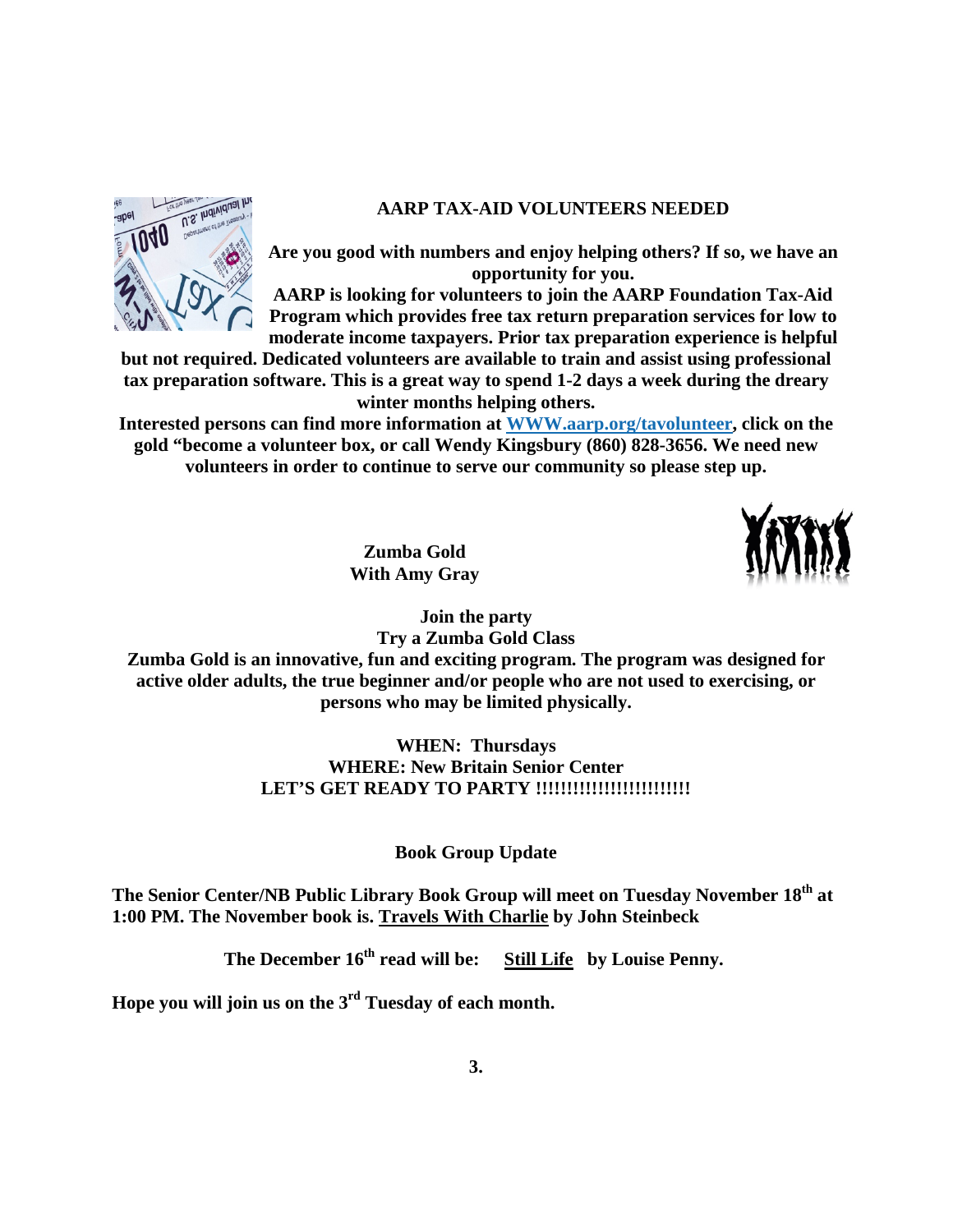#### **SERVICES BY APPOINTMENT DIAL-A-RIDE**

**At least a 2-day notice is required for rides to the Senior Center, medical appointments, shopping and other destinations at any time within the month. Call 826-3555 for an appointment. There is a suggested donation of \$1.50 each way.**

#### **MEDICARE/MEDICAL INSURANCE INFORMATION**

**Persons seeking help in filing Medicare claims or appeals, interpreting medical bills and assistance in making decisions concerning Medicare supplemental insurance can make an appointment with Senior Center Staff by calling the Center at 860 826-3553. Advice on Living Wills and how to deal with advance medical directives is also available.**

#### **FROM THE NURSING DESK**

**From The Nursing Desk: We are happy to announce that we will be bringing ZUMBA GOLD to the Senior Center During November. The class will be held Thursdays at 9am, and the instructor will be Amy Grey.**

**Amy has many years of experience teaching ZUMBA GOLD to the senior population. You will find her classes in many of the area Senior Centers including Plainville and Farmington.** 

**. Persons wishing to see the nurse for any reason should call the Senior Center during the morning hours to see if a Health Department nurse is available on the day you wish to come.**

# **GOLDEN NOTES SUBSCRIPTIONS**

| <b>NAME</b>                                       | <b>DATE</b>                       |
|---------------------------------------------------|-----------------------------------|
| <b>STREET</b>                                     |                                   |
| <b>ADDRESS</b>                                    |                                   |
| <b>CITY</b> CITY                                  | STATE, ZIP                        |
| <b>CODE</b>                                       |                                   |
| <b>PHONE#</b>                                     |                                   |
| Make checks payable to: NEW BRITAIN SENIOR CENTER |                                   |
| <b>Return to: GOLDEN NOTES</b>                    | Annual Fee: \$6.00 non refundable |
| <b>New Britain Senior Center</b>                  | <b>Check</b><br>Cash              |
| <b>55 Pearl Street</b>                            | <b>New Subscription</b>           |
| New Britain, CT 06051                             | <b>Renewal</b>                    |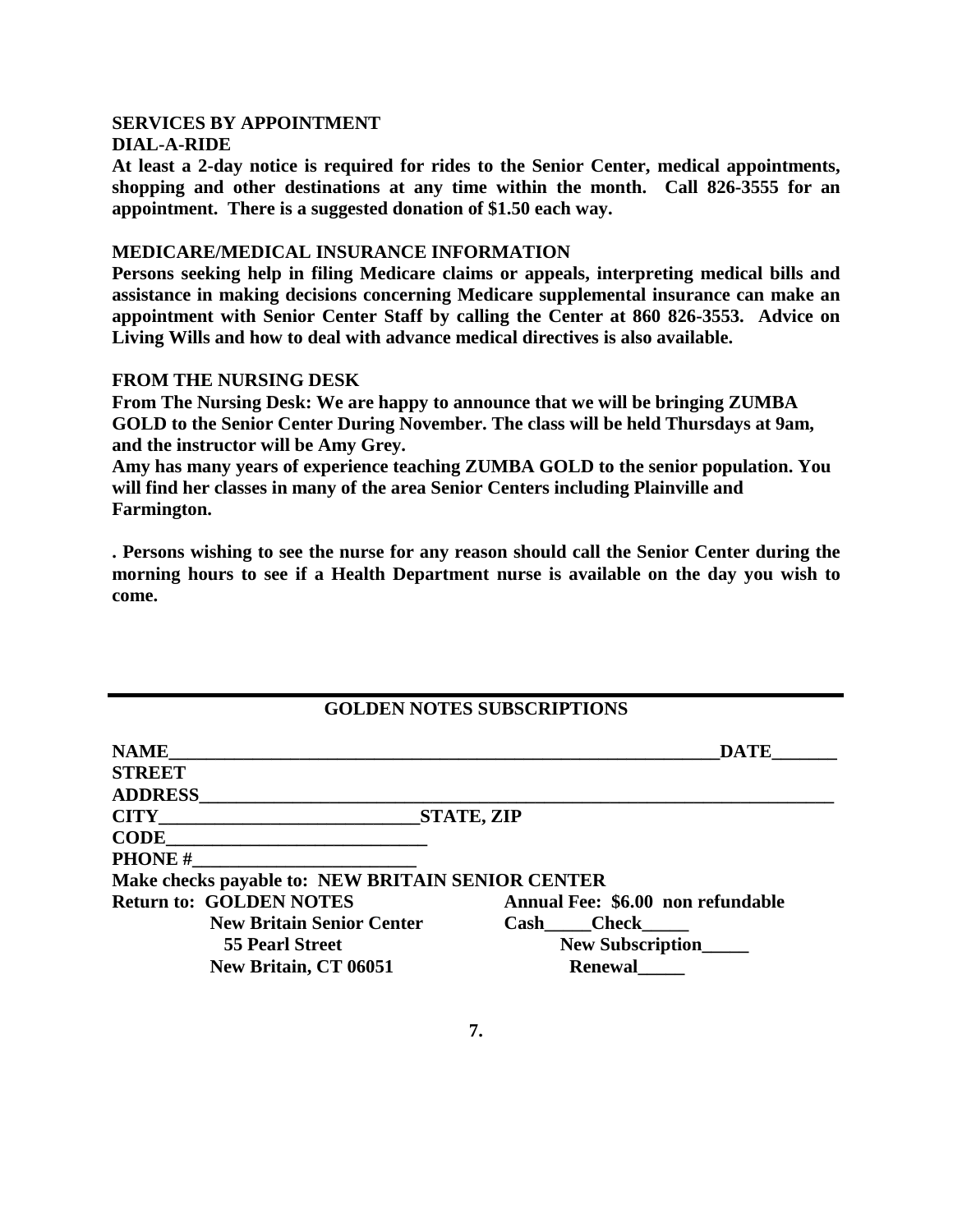#### **FRIDAY at the MOVIES**

# **Crossing Delancey**



**Friday, November 21st at 12:45 PM Staring Amy Irving as Isabelle (Izzy) Grossman and Reizl Bozyk as Bubbie.** 

**Stop by the senior center and relax while watching the movie of the month. Hope you will join us for this entertaining film.**



 **A Day at Mohegan Sun Casino**

**Tuesday, November 11, 2014 Cost: \$19.00 Call Elda Spaczynski at 860 229-2502 for more information.**

**Safe Drivers Course**

AARP and the senior center will be conducting a safe driver's course on Thursday November 20<sup>th</sup> **from 8:30 am to 12:20 pm. This is a one day course and the cost is \$15.00 for AARP members and \$20.00 for non members. Sign up will start on Monday, November 3rd.** 

#### **ENERGY ASSISTANCE**

**The Senior Center in cooperation with the New Britain Human Resource Agency is taking appointments for the States Energy Assistance Program. Proof of all income from the month prior to applying must be available. This includes all pages of the latest bank statement on a checking or savings account. Copies of oil, gas or electric bills, a rent receipt or a property tax bill are also required. You may have up to \$10,000 in assets as a home owner and \$7,000 as a renter to qualify. If you were ineligible in past years, this may be the time to reapply. Call the Senior Center for an appointment or contact HRA at 860 223- 2288 for more information.**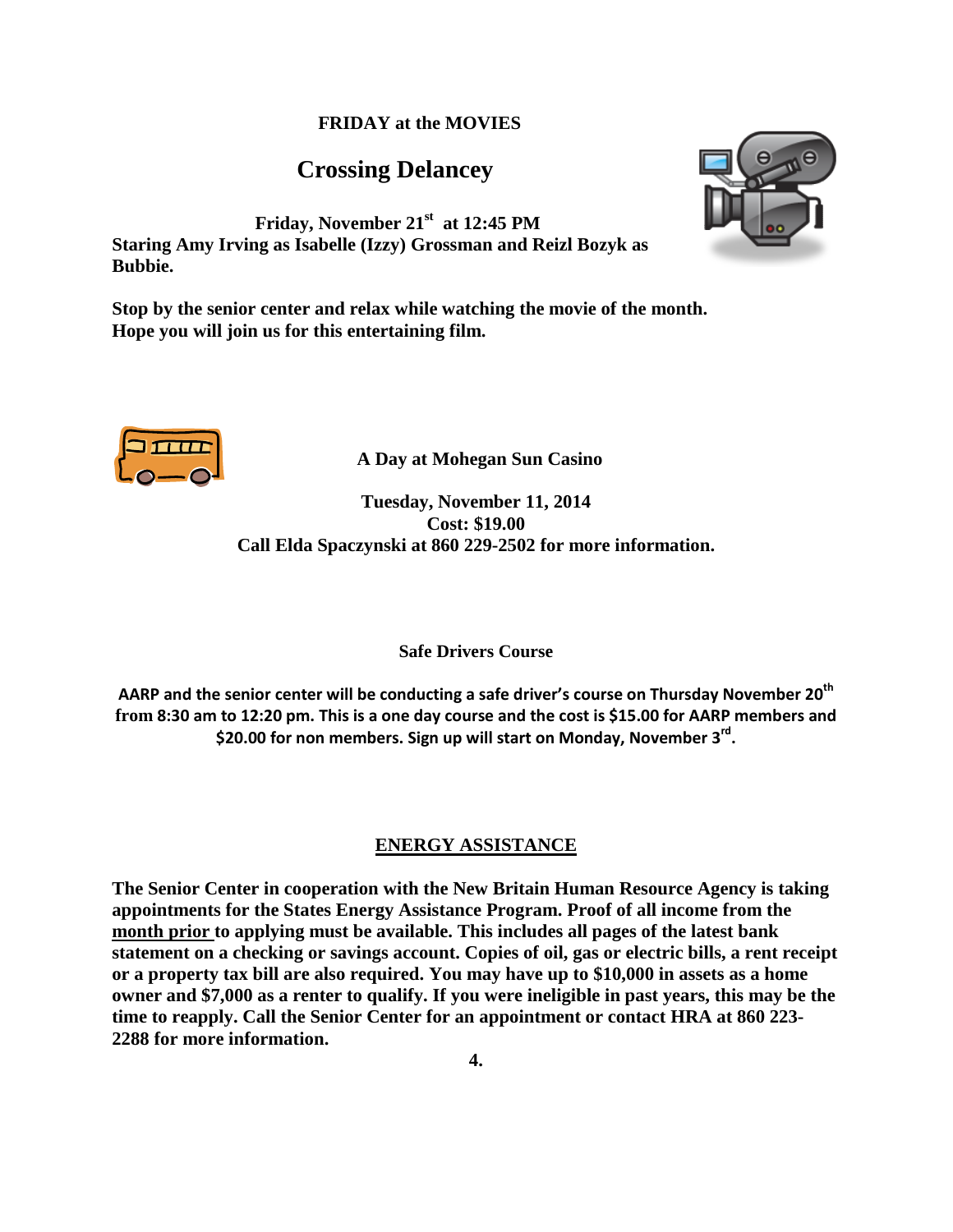**Daily Calendar of Activities**

## **November 2014**

**Mondays**

**8:15 am to 11:00 am – Snack bar open 8:45 am to 9:15 am – Line Dancing Instruction for persons wishing to learn line dancing 9:15 am to 10:00 am – Exercise Class Senior appropriate exercise class with Chris 9:15 am to 11:30 am – Art class open 10:15 am to 11:00 am - Line dancing class 12:45 pm to 3:00 pm - Bingo**

**Tuesdays**

**8:15 am to 11:00 am – Snack bar open 8:30 am to 9:00 am – Line Dancing Instruction for persons wishing to learn line dancing 9:00 am to 11:00 am – Computer class Starts on September 23rd. 9:10 am to 10:15 am – Exercise Class Senior appropriate exercise class with Chris 9; 15 am to 1: 30 am - Craft group meets 10; 30 am to 11:15 am – Line dancing class with Chris 12:30 pm to 3:00 pm Wii Bowling** 

**1:00 pm to 3:30 pm – Craft group meets**

**Wednesdays**

**8:15 am to 11:00 am – Snack bar open 9:00 am to 11:30 am - Card group 9:15 am to 11:30 am – Art class open 12:45 pm to 3:00 pm - Bingo 1:00 pm to 3:00 pm - Ballroom dancing Thursdays 8:15 am to 11:00 am – Snack bar open 9:00 am to 10:00 am - ZUMBA 9; 15 am to 11; 30 am – Craft group meets 1: 00 pm to 3:30 pm – Pinochle club 1:00 pm to 3:30 pm - Craft group meets**

**Fridays**

**8:15 am to 11:00 am – Snack bar open 9:15 am to 11:30 am – Art class open 9:15 am to 11:30 am - Ceramics class open 12:45 pm to 3:00 pm - Bingo 1:15 pm to 3:30 pm Square Dancing**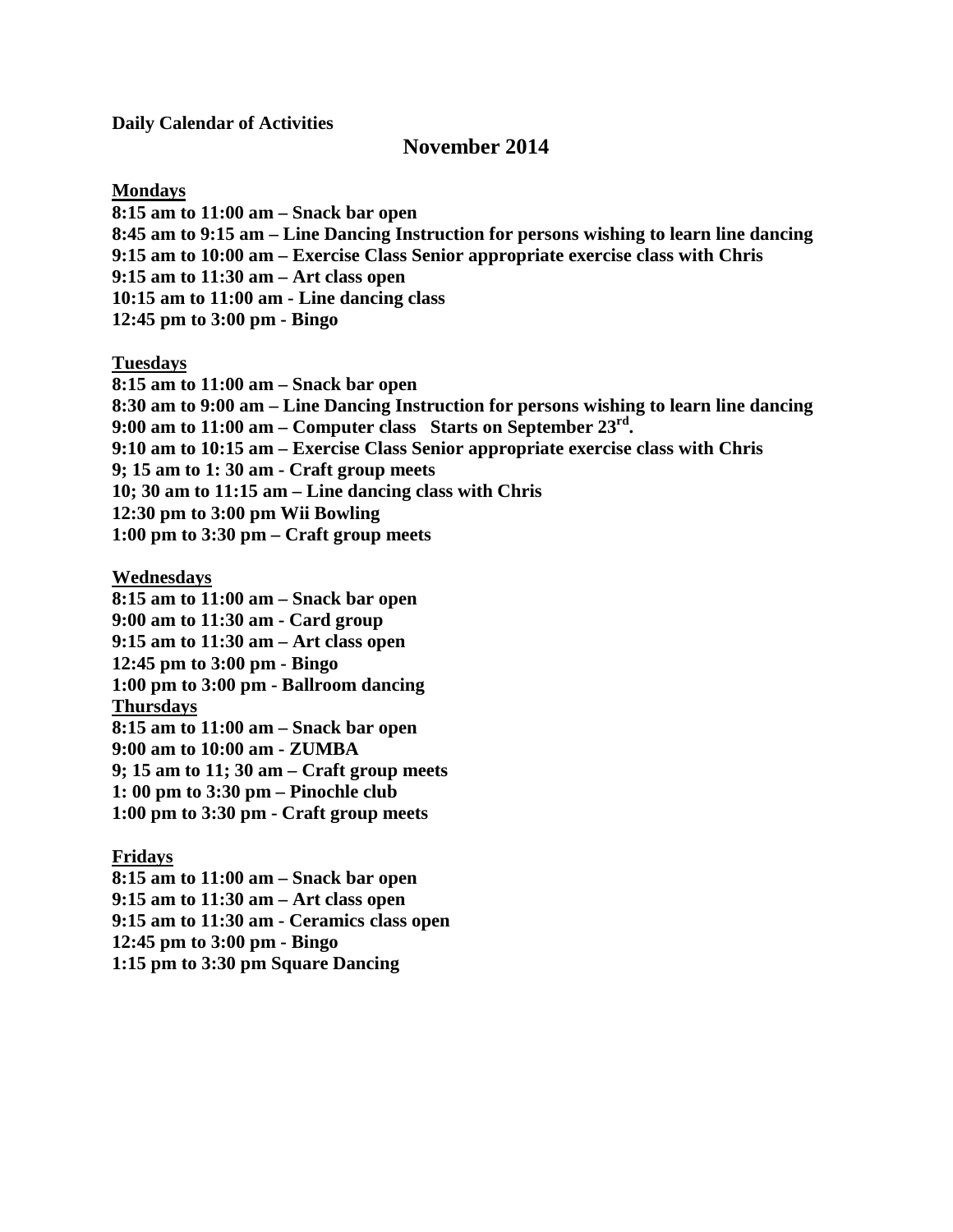**Managing Our Minds**

**The Alzheimer's Resource Center will be partnered with the Senior Center to conduct a variety of programs designed to maximize senior's cognitive health and abilities for safe community living and to support informal caregivers who provide care for persons with dementia. The objective of the Managing Our Minds program is to:**

**Promote overall cognitive health**

**Enhance public awareness through education on health cognitive aging, dementia, and access to resources**

**Maximize safety and supports for those living with dementia at home.**

**Support families and caregivers of people with dementia.**

**During the month of November, the Alzheimer's Resource Center will be conducting the following programs:**

> **Thursday, November 13th and 20th Memory Screening 9:00 am to 2:00 pm**

**The screening can provide key information for community members on the state of their own cognitive health**

> **Monday, November 17th and 19th Get Smart Intro to Brain Fitness 10:00 am**

**Resource Center staff will provide a social and stimulating opportunity to get people engaged in activities that both challenge and strengthen memory and cognitive skills.**

**This is a great opportunity for seniors to learn about the issues pertaining to Managing our Minds so adjust your calendars and take advantage of this program.** 

> **Healthy Minds: Brain Fitness Class**

**6 week class beginning January 2015. For more information call: 860 628-3020**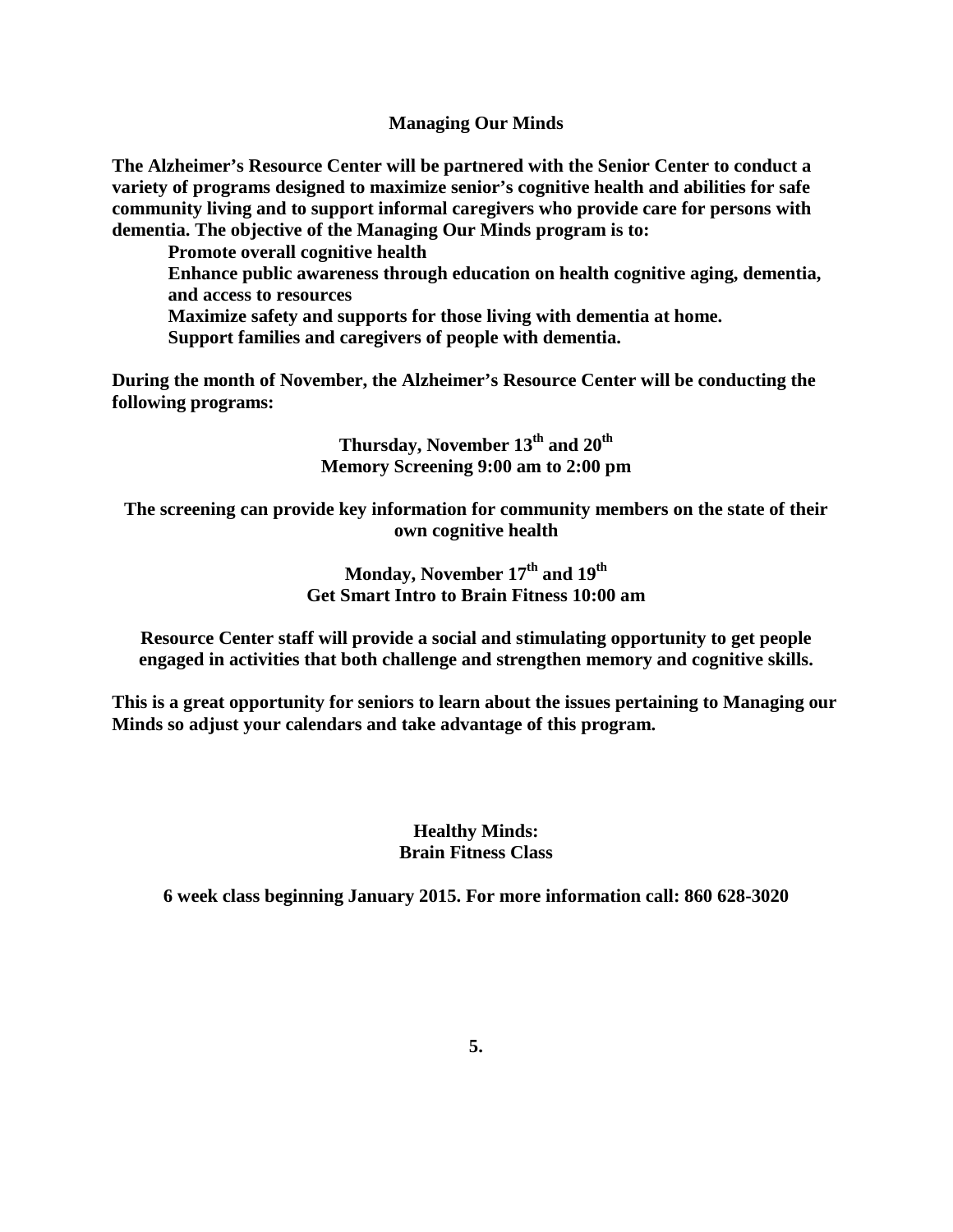**Rebuilding Together**

**A Helping Hand Offered to Homeowners in Need**

**Rebuilding Together New Britain is now accepting applications from lowincome New Britain homeowners in need of assistance with home repairs. To be considered for our annual Rebuilding Day in April, applications must be received by November 30, 2014.**

**To qualify, low-income homeowners must own and live in their New Britain home, meet financial and other requirements, and be elderly, disabled or raising children. Services are performed by volunteer groups from throughout the region, and often include painting, yard work, cleaning, and basic plumbing, electrical, and carpentry repairs, as well as installation of grab bars and other simple modifications designed to allow seniors to age safely in place.** 

**For an application, more information and to find out if you qualify, call Rebuilding Together at (860)-832-4389 or visit us at rebuildingtogetherNB.org**



# **UCONN Pharmacy Students**

**Pharmacy students from the University of Connecticut will be at the Senior Center during the morning hours on Thursday, November 6th. The students will be available to answer questions and to present information about prescription drugs and other topics. Plan on stopping by and meeting with the students.**